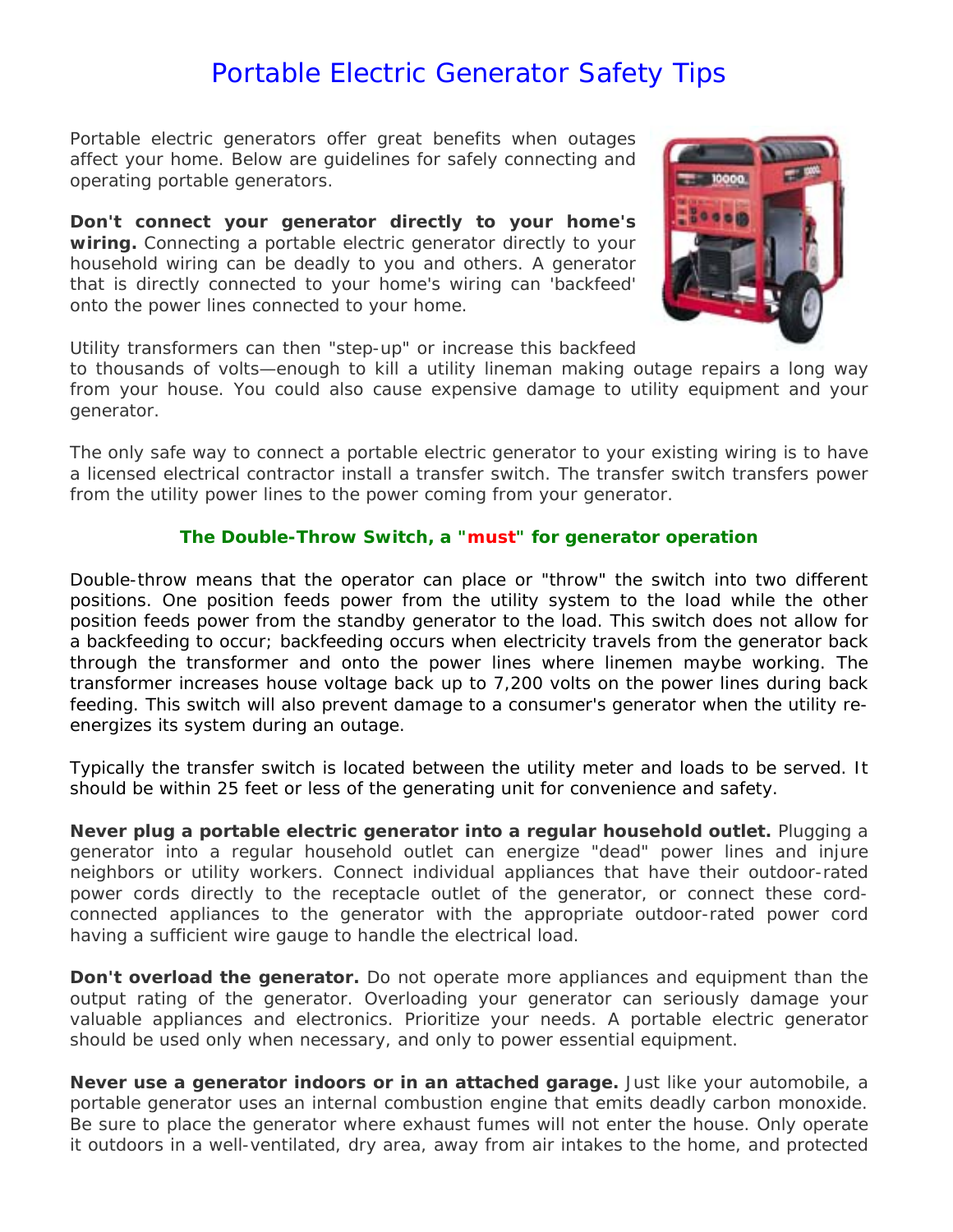from direct exposure to rain and snow, preferably under a canopy, open shed or carport. Keep the generator at least 10 feet from the structure and with the exhaust pointing away.

**Under no circumstances should portable generators be used indoors**, including inside a garage, carport, basement, crawlspace, or other enclosed or partially-enclosed area, even with ventilation. Opening doors and windows or using fans will not prevent CO buildup in the home. The CO from generators can rapidly lead to full incapacitation and death, but CO can't be seen or smelled. Even if you cannot smell exhaust fumes, you may still be exposed to CO. If you start to feel sick, dizzy, or weak while using a generator, get to fresh air RIGHT AWAY - DO NOT DELAY.

Because you may have windows open to get fresh air while the power is out, be sure to place the generator away from windows, doors, and vents that could allow CO to come indoors. To avoid electrocution, keep the generator dry and do not use in rain or wet conditions. To protect the generator from moisture, operate it on a dry surface under an open canopy-like structure, such as under a tarp held up on poles. Dry your hands if wet before touching the generator.

It is a good idea to install battery-operated CO alarms or plug-in CO alarms with battery back-up in your home, according to the manufacturer's installation instructions. If CO gas from the generator enters your home and poses a health risk, the alarm will sound to warn you. Test the battery frequently and replace when needed.

**Use the proper power cords.** Plug individual appliances into the generator using heavyduty, outdoor-rated cords with a wire gauge adequate for the appliance load. Overloaded cords can cause fires or equipment damage. Don't use extension cords with exposed wires or worn shielding. Make sure the cords from the generator don't present a tripping hazard. Don't run cords under rugs where heat might build up or cord damage may go unnoticed.

**Read and adhere to the manufacturer's instructions for safe operation.** Don't cut corners when it comes to safety. Carefully read and observe all instructions in your portable electric generator's owner manual.

**To prevent electrical shock, make sure your generator is properly grounded.** Consult your manufacturer's manual for correct grounding procedures.

**Be sure to turn the generator off and let it cool down. Do not store fuel indoors or try to refuel a generator while it's running.** Gasoline (and other flammable liquids) should be stored outside of living areas in properly labeled, non-glass safety containers. They should not be stored in a garage if a fuel-burning appliance is in the garage. The vapor from gasoline can travel invisibly along the ground and be ignited by pilot lights or electric arcs caused by turning on the lights. Avoid spilling fuel on hot components. Put out all flames or cigarettes when handling gasoline. Always have a fully charged, approved fire extinguisher located near the generator. Never attempt to refuel a portable generator while it's running.

#### **Turn off all equipment powered by the generator before shutting down your generator.**

#### **Avoid getting burned.**

Many generator parts are hot enough to burn you during operation.

**Keep children away from portable electric generators at all times.**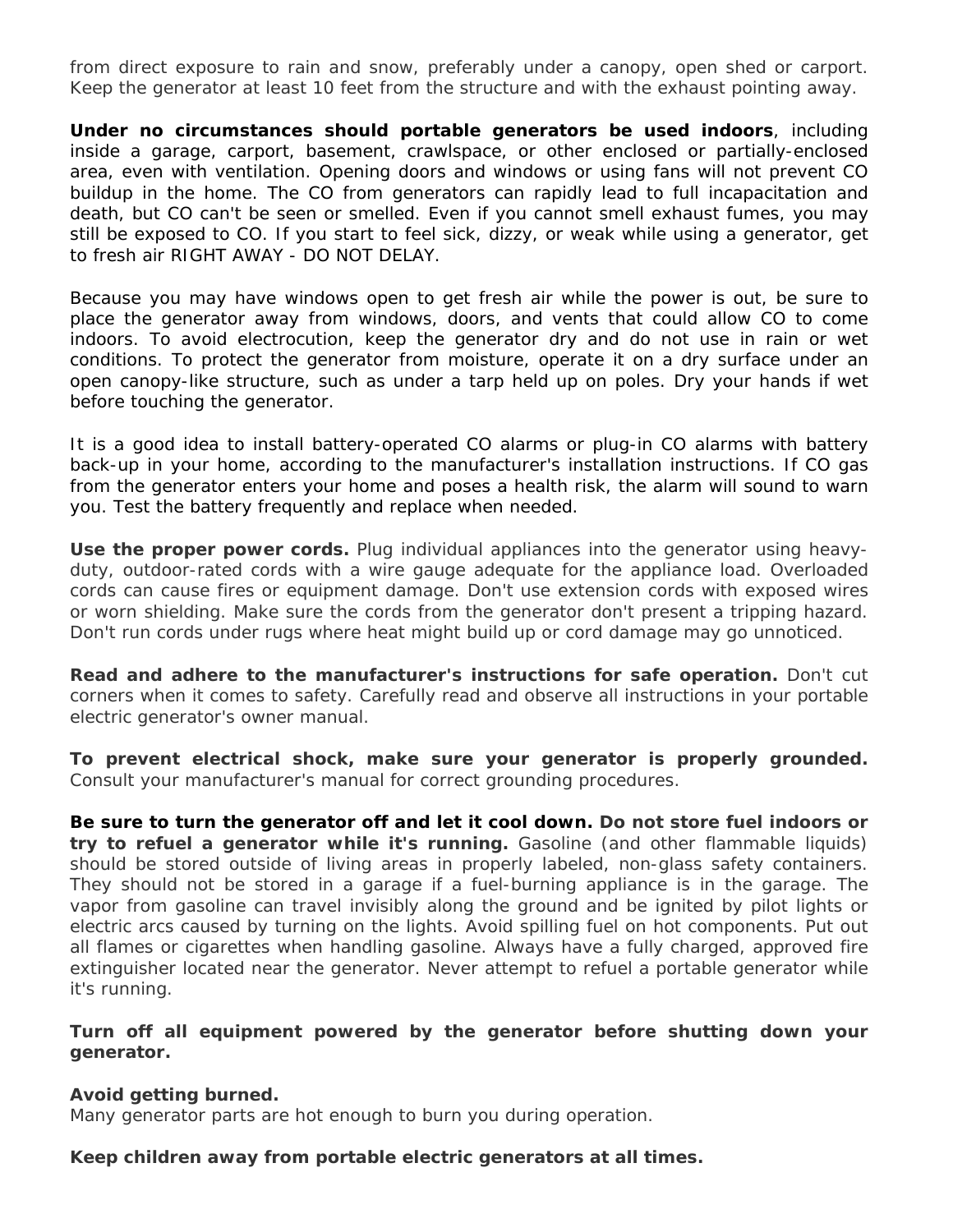## **Safety**

### **Think Safety First!**

~ Don't use a generator indoors. Burning fuel produces carbon monoxide, which is deadly. Operate the generator in a well-ventilated area.

 $\sim$  Be sure you have a properly installed transfer switch before you hookup your generator.

~ Check your wiring to be sure it's in good condition. If you have damaged wiring, be sure all repairs are done prior to attaching the generator to your load. Comply with the National Electric Code standards and use only a qualified electrician.

~ Voltage drop may occur if an extension cord connected to the appliance is too long, or the wires are too small. The longer the cord, the bigger the wires need to be. If the extension cord becomes very warm during use, it is inadequate and poses a fire danger.

~ Many engine parts are very hot during operation, and severe burns may result if touched. Keep children away from generators at all times.

 $\sim$  Electric motors require extra power on startup. Be sure to calculate your load and startup requirements before your generator is attached to the double-throw switch. Don't overload the generator.

~ Never fuel an electric generator while the generator is running.

 $\sim$  Check the oil level in the engine each time you use or refuel the generator.

~ Do not remove or tamper with safety devices. They are there to protect you and your property.

~ To keep your generator ready for emergency use, operate a generator of an engine powered unit once per month and operate the generator of a tractor driven unit at least once every three months.

~ Keep record of hours used, lubrication, change of oil, filters, according to equipment specifications.

~ Seek the advice of a certified electrician if you are in doubt of any portion of your electrical system.